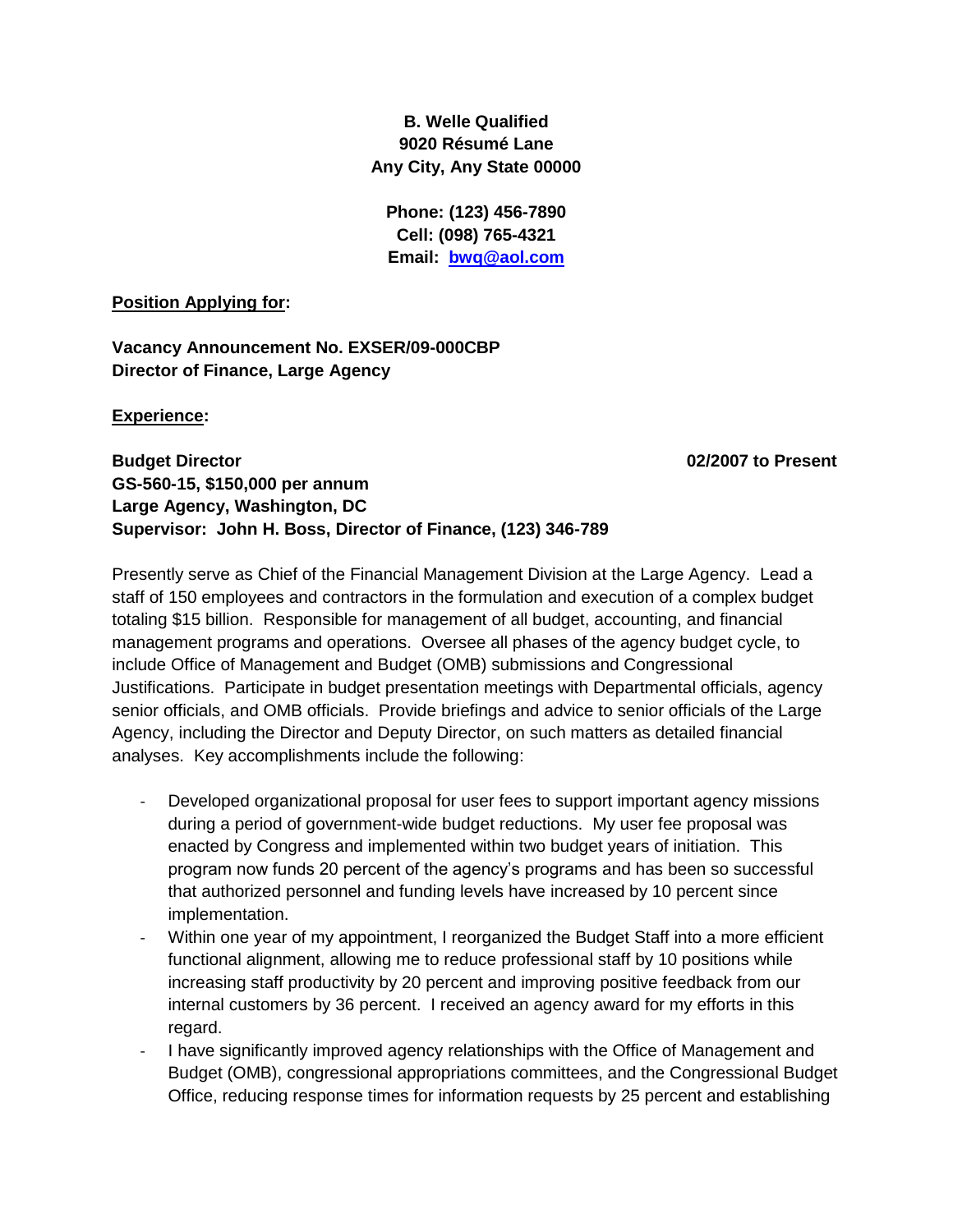strong professional relationships with key OMB staff and Congressional committee chairs, staff directors, and key committee members. As a result, since my appointment, the agency has received additional resources or no resource reductions for most key programs during a period of fiscal austerity.

# **Assistant Budget Director, Formulation 08/2002 to 02/2007 GS-560-14, \$100,000 per annum Medium Agency, Washington, DC Supervisor: Sarah H. Leader, Director of Budget, (123) 456-7890**

As Assistant Budget Director, I led a staff of 30 Budget Analysts and Program Specialists responsible for the Medium Agency's budget formulation effort. Represented the Budget Director on budget and financial matters at meetings with senior officials. Assisted the Division Director in the presentation and justification of the budget to agency leadership, OMB, and the Congress. Collaborated with management officials in client offices to develop budget estimates in support of new initiatives or programs. Led analyses of proposed budget and program actions and advised management of alternative courses of action. Key accomplishments include the following:

- Developed and implemented a new automated budget formulation system, which significantly reduced personnel hours devoted to the process, expedited submission and revision response times, and improved the agency product. Over the two-year implementation period for my new system, total personnel hours devoted to the annual formulation process were reduced by 20 percent and revision response times were reduced by 10 percent. I received a special award from the agency head for my leadership of this project and a letter of commendation from OMB citing the improvement in the agency's budget submissions as a result of the system I developed.
- At the personal request of the Assistant Secretary for Administration, I led a group of budget, finance, and management analysts, and agency program managers in formulating the budget for a new program to support Presidential Directive 2003-04, Reducing Waste in Government. Operating with an extremely short deadline, I managed the identification and analysis of financial and program data, the development of agency waste reduction priorities and initiatives, and the formulation of the supporting budget. I assisted agency leadership in the presentation of the proposal to OMB and the Congress. The proposal was approved with few external adjustments, and my group and I received cash awards for our successful efforts. After two years of operations under the new program, the agency reported a 10 percent reduction in waste. I received a significant cash award and agency head recognition for my successful efforts on this project.
- Made significant contributions to several agency-wide financial automation projects, leading a subgroup that identified, reviewed, and made recommendations for off-theshelf accounting and financial management software. Participated fully on a subgroup that identified, reviewed, and made recommendations for hardware and financial systems contractor selections. Received several cash awards and the projects received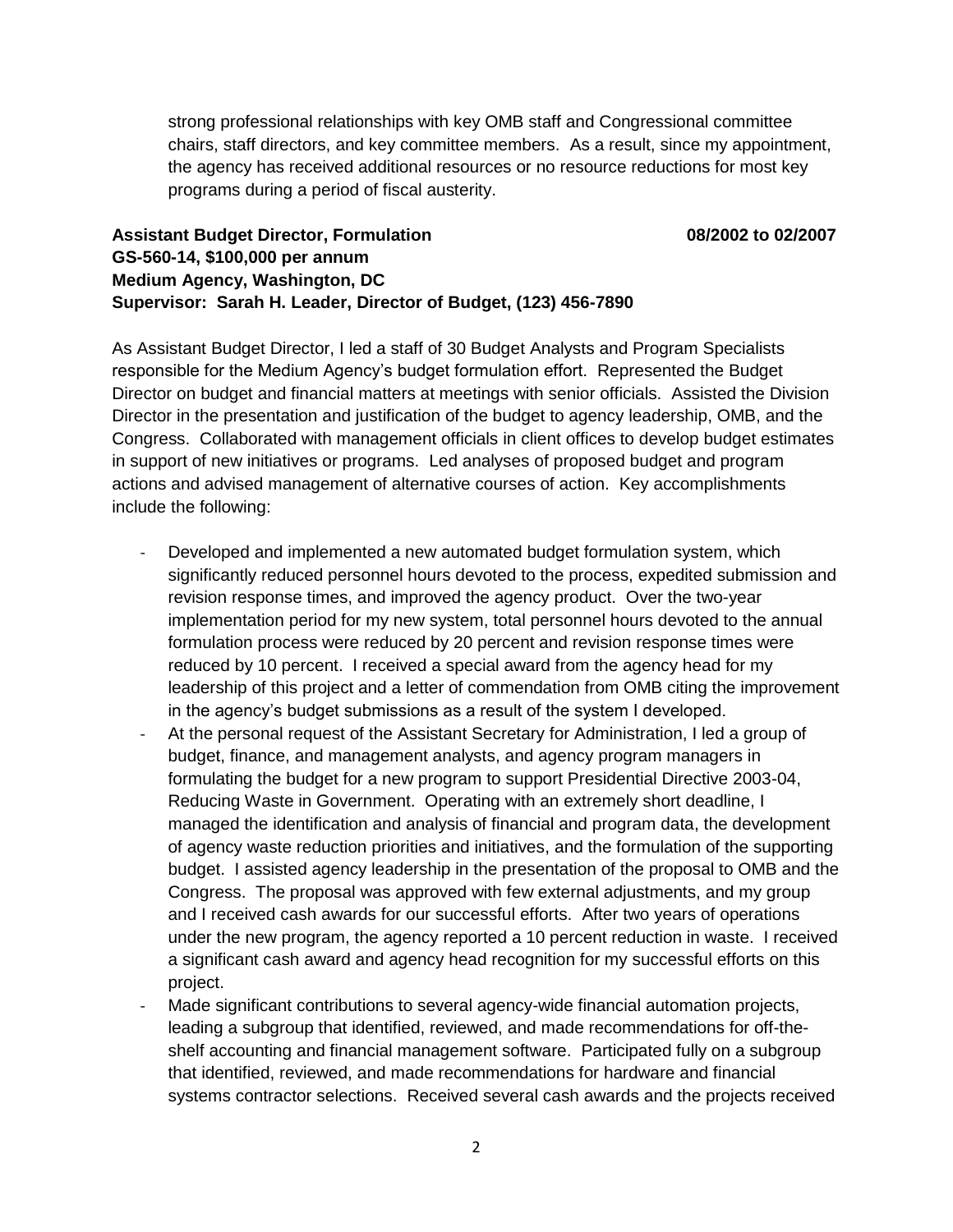agency-wide recognition for our significant contributions to improving agency efficiency and effectiveness.

## **Financial Manager 12/1998 to 08/2002 \$75,000 per annum Private Sector Company, New York, NY Supervisor: Sam Tycoon, Company President, (123) 456-7890**

I served as the Financial Manager for a medium-sized manufacturing operation with annual receipts of \$100 million. Was responsible for policy oversight and management of the formulation, validation, justification, and execution of the annual operating budget; cost allocation models; program controls for information technology projects; and reporting functions. Key accomplishments include the following:

- Developed and implemented the first-ever automated financial management system for the company, improving efficiency and accuracy and allowing me to downsize the operation by 20 employees and reduce my budget by \$500,000. I received a large bonus for my successful efforts.
- I vastly improved labor management relations in the financial management organization by meeting regularly with union leadership to brief them on the automation project. As a result, I gained union support and implemented the financial system ahead of schedule.
- From 1999 to 2000, I served as the Vice President for External Relations of the Statewide Financial Management Association. In this role, I worked extensively with the state legislature, state regulatory agencies, and my peer financial managers to ensure that laws and regulatory actions did not adversely affect the state's industries. My most significant accomplishment was to stop a state regulation that would have added millions in expenses to the industries of the state by requiring an excessive amount of detail to financial reporting requirements.

## **Education:**

B.S., Accounting, Large State University, Any Where, Any State, USA, 06/1992. M.B.A., Large Private University, Any Where, Any State, USA, 06/1994.

## **Certifications:**

C.P.A., State of Any Where, 12/1994. Program Management Certification - Level III, DAWIA, 10/2005.

#### **Awards and Recognition:**

Agency Head Awards, 2005, 2004, 2003. Cash Awards and Outstanding Performance Ratings, 1996 to present. State Financial Management Association Recognition, 2000. Community Volunteer of the Year, Any Town, Any State, 2006.